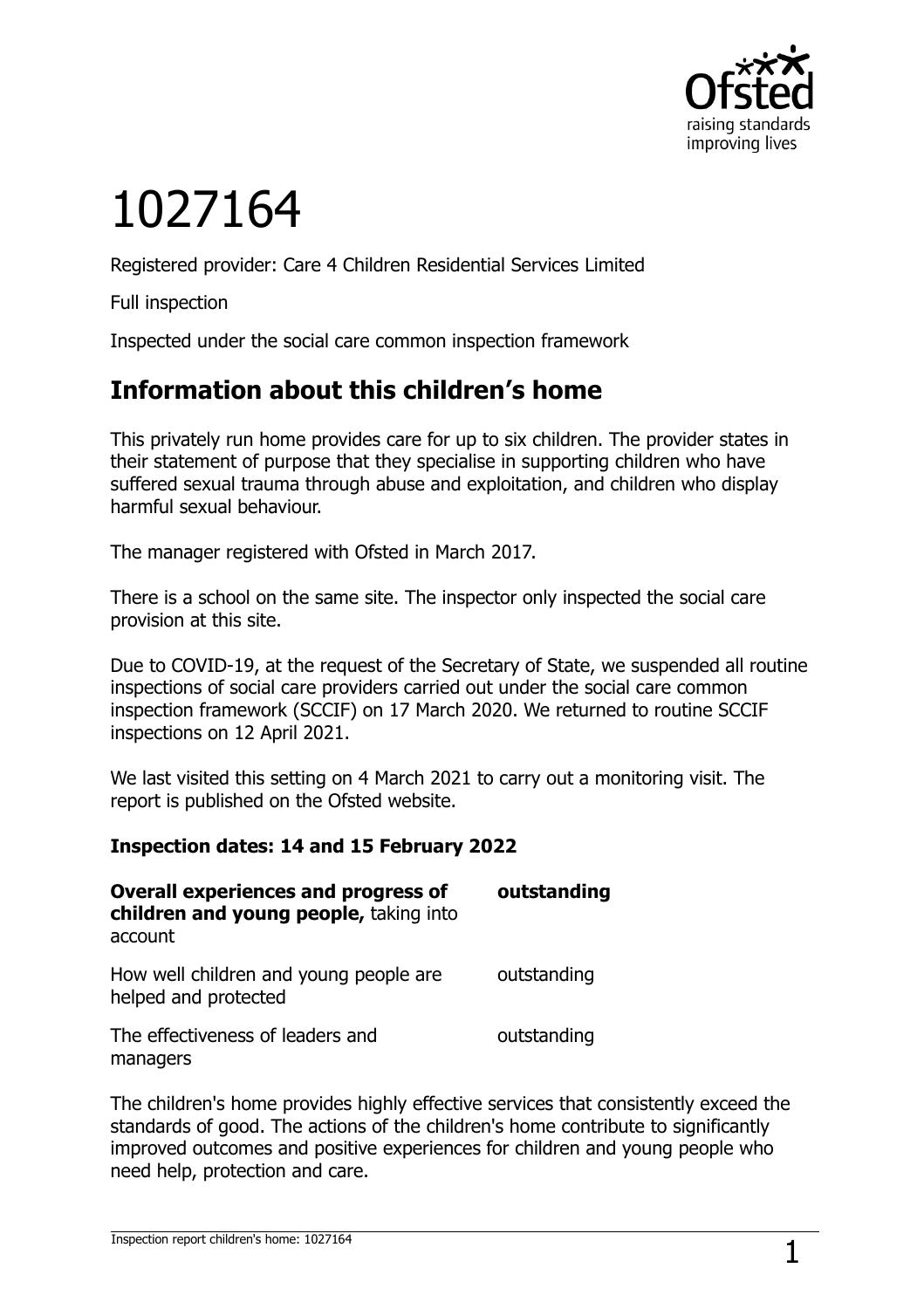

**Date of last inspection:** 23 April 2019

**Overall judgement at last inspection:** outstanding

**Enforcement action since last inspection:** none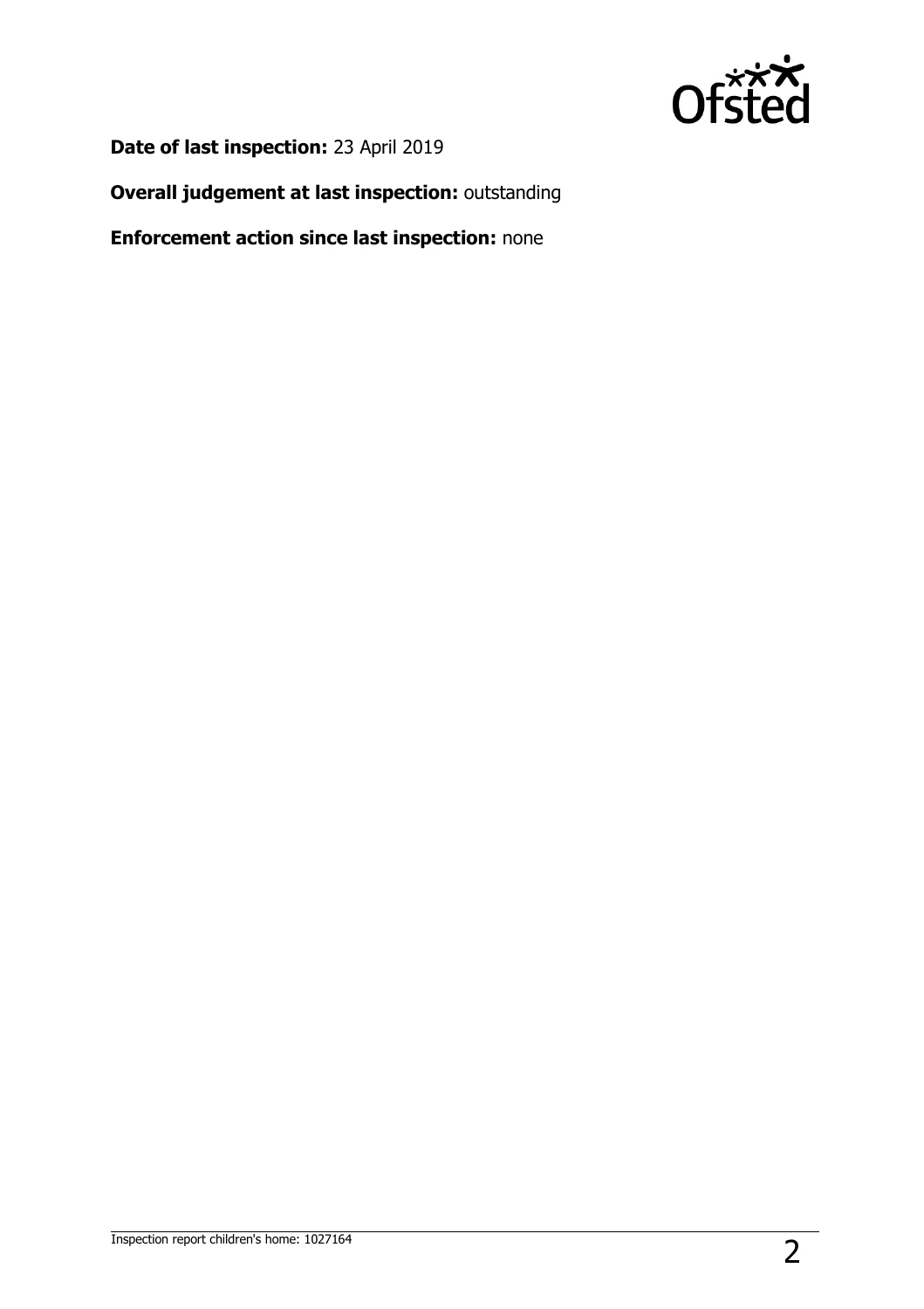

## **Recent inspection history**

| <b>Inspection type</b> | <b>Inspection judgement</b> |
|------------------------|-----------------------------|
| Full                   | Outstanding                 |
| Full                   | Outstanding                 |
| Full                   | Outstanding                 |
| Full                   | Good                        |
|                        |                             |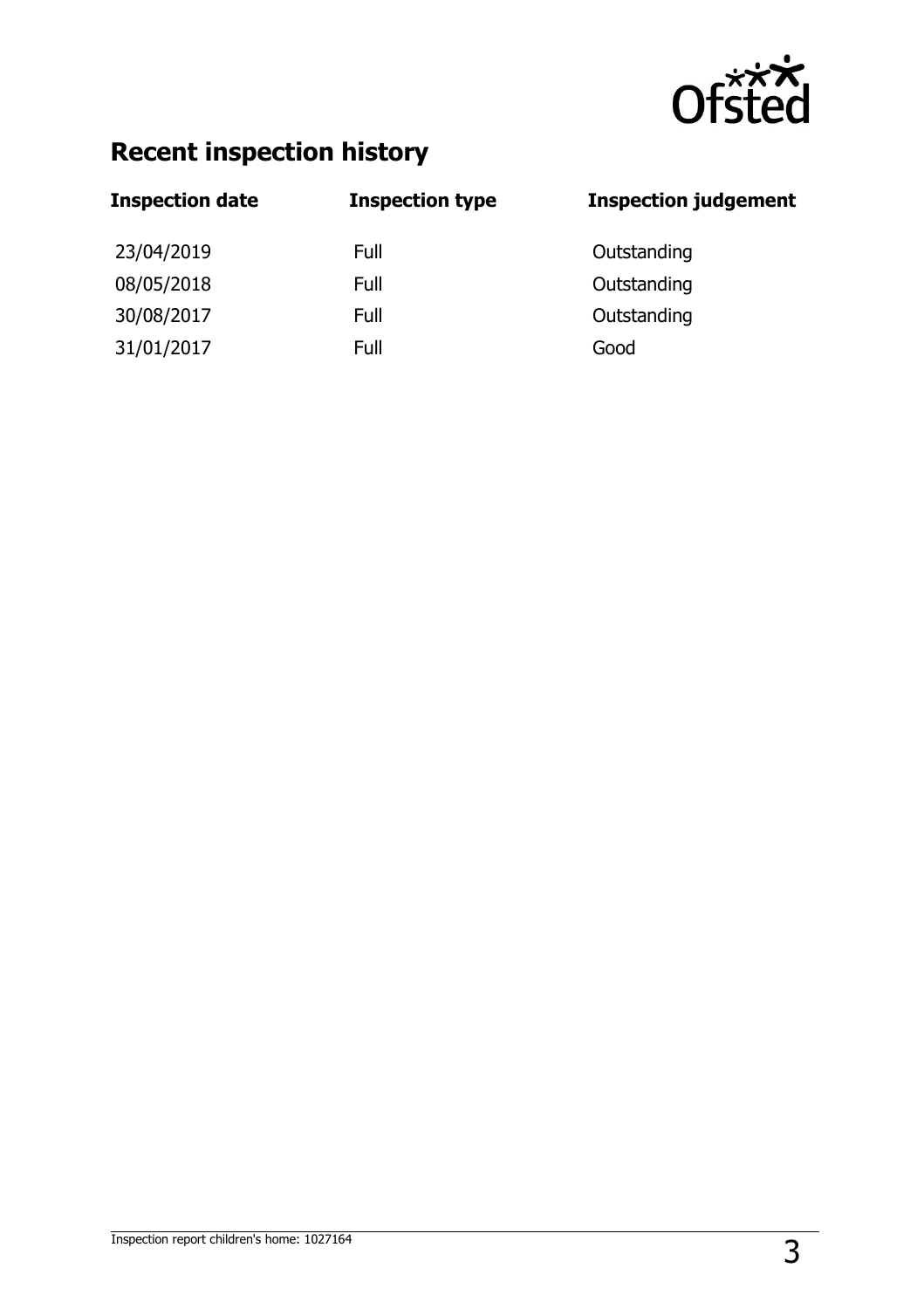

## **Inspection judgements**

#### **Overall experiences and progress of children and young people: outstanding**

Children have exceptionally positive relationships with staff at the home. This supports them to feel confident, happy, safe and well supported, which contributes to the exceptional progress they make in their social, emotional and behavioural development. Each child has a highly individualised care package which is tailored to meet their own unique needs. They benefit from clear and consistent boundaries which further support their progress. However, these do not replace the warm and nurturing approach which further contributes to their ongoing progress and development.

The manager undertakes comprehensive planning and assessment of needs when offering a placement for each child. This is to make sure that staff have the appropriate skills and experience, while also considering the needs of the other children. This contributes to the stability of each child's placement and further supports their overall outcomes.

Staff have high aspirations for the children. They work in partnership with other professionals to ensure that children receive high-quality support in all areas of care and development. This includes working alongside education, health and clinical therapists as well as children's placing authorities.

Social workers report that the care and support that the children receive and the progress that they make are excellent. One social worker said:

'Since [name of child] has lived here, the progress he has made, and continues to make, is exceptionally good. Staff have supported him and helped him manage his behaviours and risks as well as supporting him to prepare for his future. He has been given the skills and strategies to use and staff have worked with other agencies to help plan his transition on to adult services. I cannot think of anything the staff could have done to support him any better.'

Another social worker said:

'Communication, planning and the level of care and support given to [name of child] has greatly enhanced his future life chances. The overall service is an excellent resource. All staff demonstrate commitment and dedication to helping children achieve their very best outcomes.'

All children attend the organisation's school, which is based in the grounds of the home. Attendance levels are consistently high and children achieve a wide range of qualifications, including ASDAN, GCSEs and A levels. Education, care and clinical staff hold regular multi-disciplinary team meetings to enable consistency of care to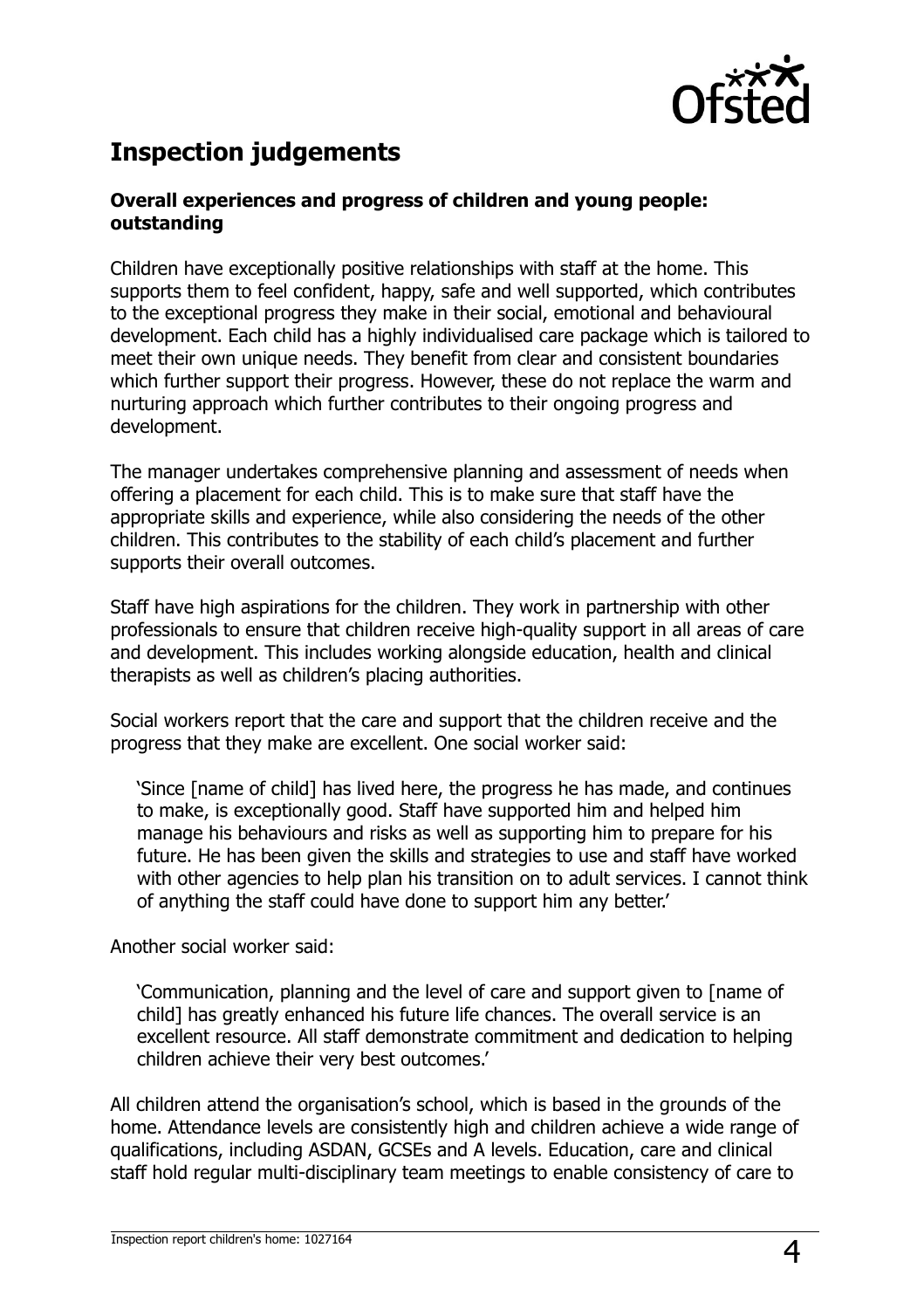

be followed, giving children appropriate boundaries. This approach contributes to providing children with structure and stability while also being nurturing and caring.

Children are registered with community healthcare professionals, including doctors, dentists and opticians. In addition, the children's nurse visits the home monthly, undertaking healthcare assessments and offering guidance and support to children in relation to health-related concerns. Through discussions with staff, and observation of practice, she feels that the staff are proactive in promoting and supporting the general health and well-being of the children. Staff encourage this through the children's diet, promoting exercise and encouraging them to make positive healthy choices.

Children access a wide range of activities at the home and in the community. For example, they play football in the grounds of the home, have use of two trampolines and are in the process of being involved in the development of a sandpit. In the home, there is a wide range of toys and play equipment for the children to use and share with one another. Children also visit local community resources, including the library, go fishing and use local parks and recreation areas. Special treats are also included, such as trips to karaoke venues, trampolining parks and theme parks. Staff encourage and support children to take part in leisure activities which are accessible and which they can budget for so they can continue to enjoy them when they leave the home.

Children are supported to keep in touch with their parents, families and those people significant to them. One parent said: 'Staff are good at supporting contact and at keeping my child safe. He is very happy at the home.'

#### **How well children and young people are helped and protected: outstanding**

All children at the home have comprehensive risk management plans in place. These are developed in conjunction with the placing authority risk assessments and any specific requirements ordered by a court.

The manager and staff recognise and understand each child's individual risks and vulnerabilities. The risk assessments are working documents that are kept under constant review and are revised and updated to reflect new and emerging risks as well as recognising when risks have decreased. Children confirm that they feel safe, and they are included in reviewing their risk management strategies. They feel able to share any concerns or worries they may have. One child said: 'I can talk to staff about anything. They make me feel safe and help me if I am worried about anything. I am really happy living here.'

Through individual therapeutic sessions, children are supported to explore past experiences which are often very difficult for them. Children feel exceptionally well supported and complete the home's model of care. This further underpins their knowledge, helping them to make progress and increasing their overall safety.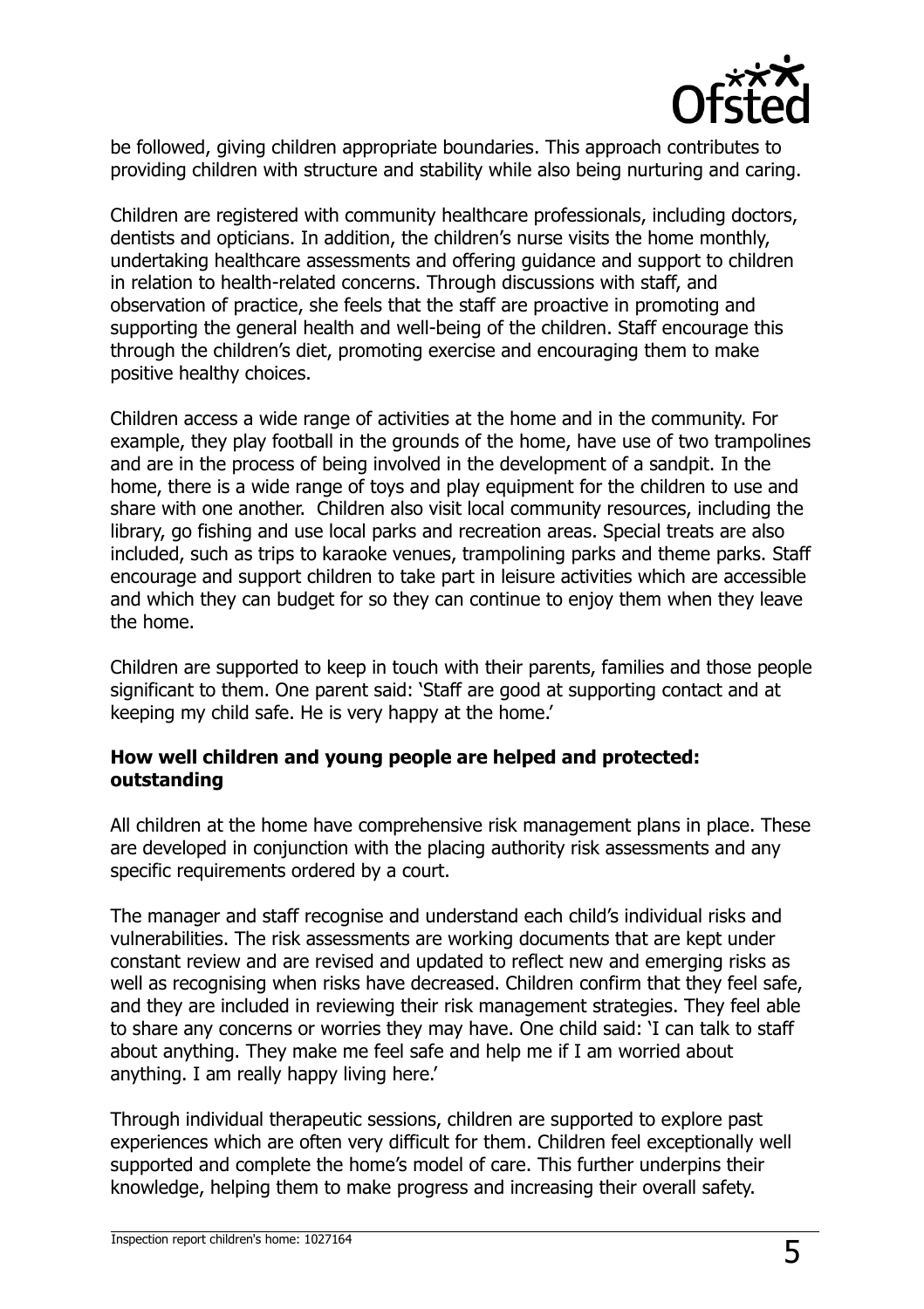

Children's behaviours are managed well through the implementation of consistent boundaries across home and school. Physical interventions are only used if there is a risk of harm to the child or others. Since September 2020, there have been 16 incidents of restraint in relation to three children. These have been appropriate to reduce the risk of harm. All have been recorded appropriately, and the manager has had clear oversight of these. Strategies implemented have ensured that the level of restraints has continually reduced and children's behaviour has been supported well.

Staff demonstrate an excellent understanding of safeguarding. All staff have had appropriate training to keep their skills and knowledge updated.

The home adheres to safer recruitment practice to ensure that people appointed to work in the home are suitable to be employed and do not pose a risk to children.

Health and safety is monitored effectively. Regular fire drills are conducted, with all children and staff aware of the procedures to follow. Evacuation of the home is completed in a timely manner. Regular servicing and maintenance of equipment take place. The manager ensures that any maintenance issues are identified and addressed in a timely manner.

#### **The effectiveness of leaders and managers: outstanding**

There is a suitably qualified and experienced manager in post, having been registered since March 2017. She provides inspirational, child-centred leadership and management, promoting positive outcomes for the children. She is supported by an experience and qualified deputy manager. The dedicated staff team provides high levels of care and support to the children. All staff undertake a range of training and development to make sure that their practice and knowledge are of a consistently high standard, informed by current research. They work alongside the clinical and educational teams to provide consistent support to the children.

Multi-disciplinary team meetings focus on each child's needs. Progress is clearly measurable through individual plans and outcomes. In addition, staff receive regular and detailed supervision which further enables them to reflect on their practice.

The home has excellent working relationships with placing authority social workers, who hold the manager and staff team in high regard. One placing social worker said:

'The level of care and support the children receive is exceptional. Staff have made a significant difference for him. As a result, his progress has been excellent, which will contribute towards the next stage in his life.'

The manager undertakes robust monitoring of the home. She has comprehensive systems in place to assist with this. Monthly visits to the home by an independent visitor further underpin the monitoring of the service, and the manager acts upon any recommendations made. The independent visitor gathers the views of parents, social workers and children as part of this visit.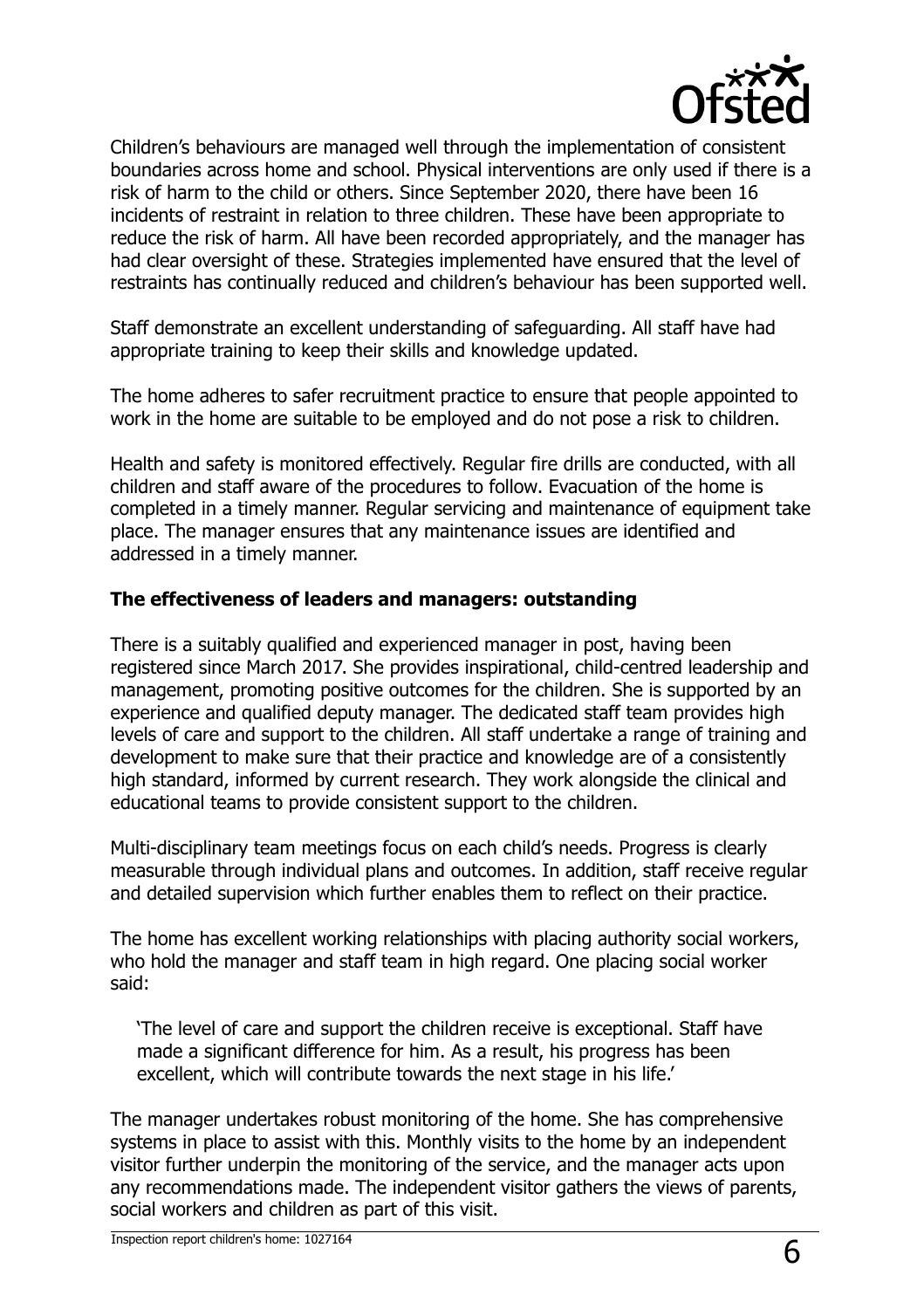

Following the monitoring visit in 2021, the manager has taken action to ensure that the three requirements and one recommendation have been addressed. She has reviewed and updated the assessment documentation to make sure that placements made at the home are appropriate and well matched with the children currently in placement. The damp on the wall in the bathrooms has been repaired and there are clear systems in place to notify any significant event to Ofsted in a timely manner.

The manager completes twice-yearly quality of care reports and forwards copies of these to the regulator. However, the views of the children are not always included in these and therefore a requirement has been made in relation to this.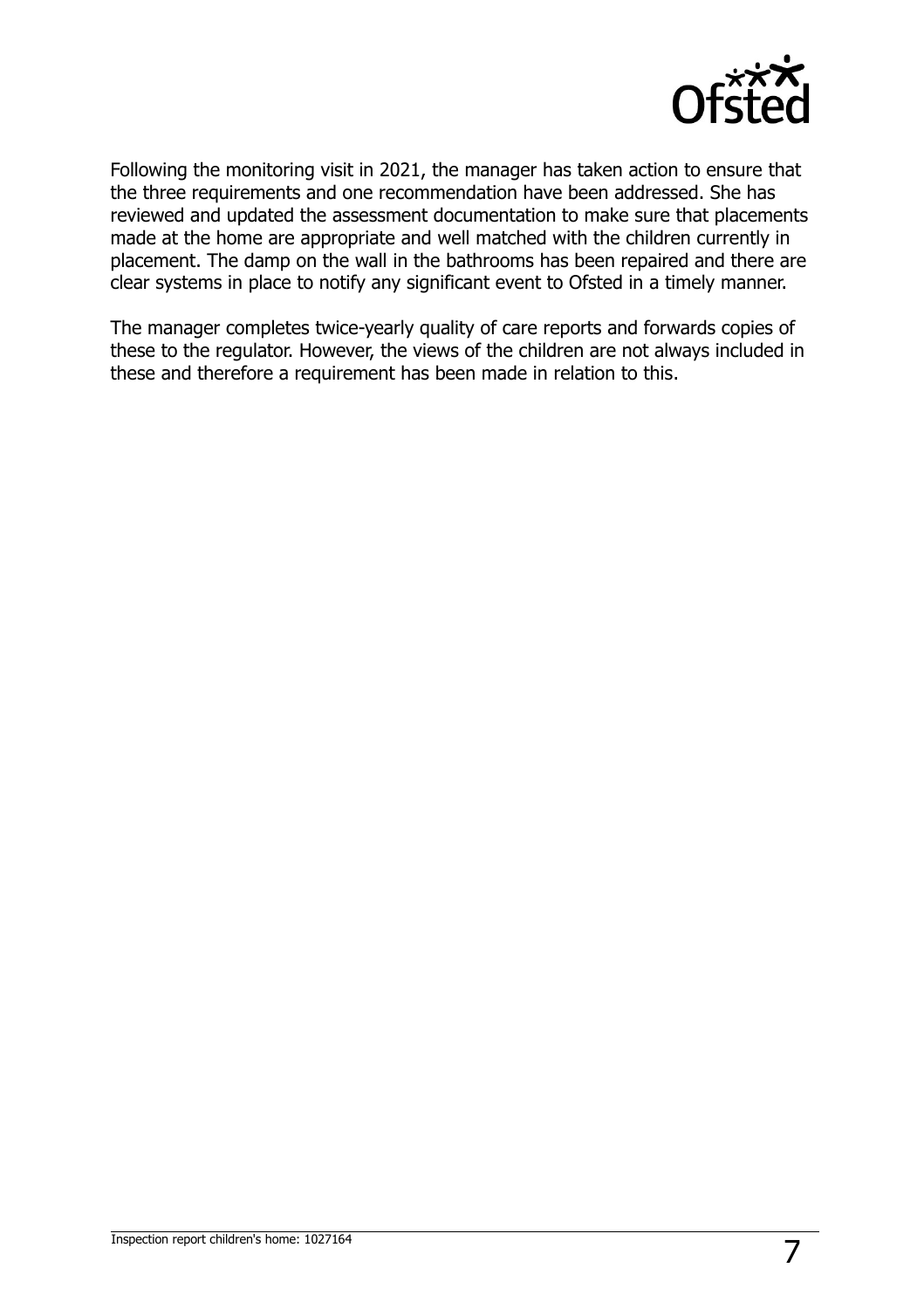

### **What does the children's home need to do to improve? Statutory requirements**

This section sets out the actions that the registered person(s) must take to meet the Care Standards Act 2000, Children's Homes (England) Regulations 2015 and the 'Guide to the Children's Homes Regulations, including the quality standards'. The registered person(s) must comply within the given timescales.

| <b>Requirement</b>                                                                                                                                                | Due date      |
|-------------------------------------------------------------------------------------------------------------------------------------------------------------------|---------------|
| The registered person must complete a review of the quality<br>of care provided for children ("a quality of care review") at<br>least every 6 months.             | 30 March 2022 |
| In order to complete a quality of care review the registered<br>person must establish and maintain a system for monitoring,<br>reviewing and evaluating-          |               |
| the feedback and opinions of children about the children's<br>home, its facilities and the quality of care they receive in it.<br>(Regulation 45 $(1)$ $(2)(b)$ ) |               |
| This particularly relates to ensuring that children's views are<br>routinely captured and included in the quality of care review.                                 |               |

## **Information about this inspection**

Inspectors have looked closely at the experiences and progress of children and young people, using the 'Social care common inspection framework'. This inspection was carried out under the Care Standards Act 2000 to assess the effectiveness of the service, how it meets the core functions of the service as set out in legislation, and to consider how well it complies with the Children's Homes (England) Regulations 2015 and the 'Guide to the Children's Homes Regulations, including the quality standards'.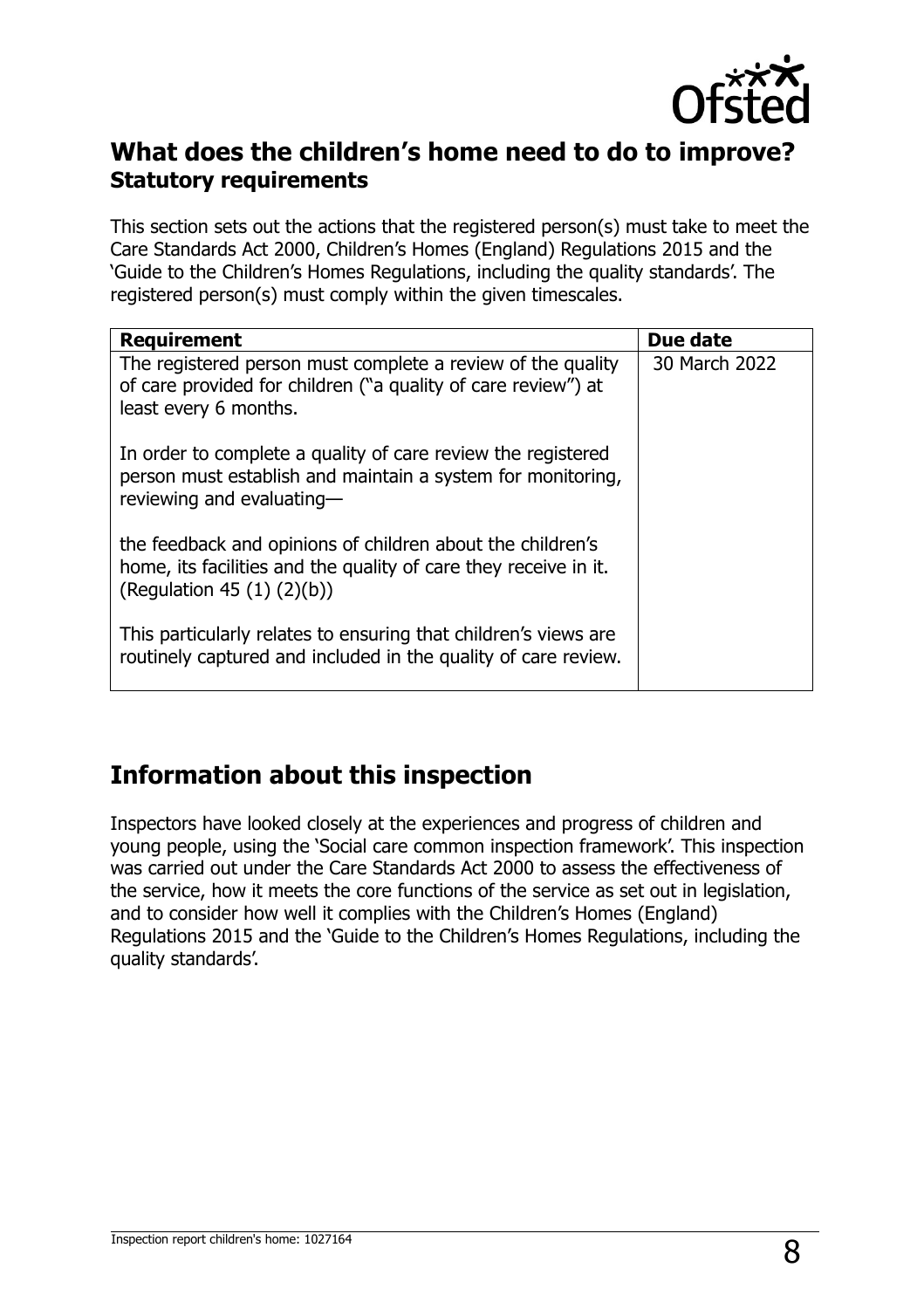

## **Children's home details**

**Unique reference number:** 1027164

**Provision sub-type:** Children's home

**Registered provider:** Care 4 Children Residential Services Limited

**Registered provider address:** 1 Stuart Road, Bredbury Park Industrial Estate, Bredbury, Stockport SK6 2SR

**Responsible individual:** Amanda Cooke

**Registered manager:** Annmarie Farrell

## **Inspector**

Sarah Oldham, Social Care Inspector